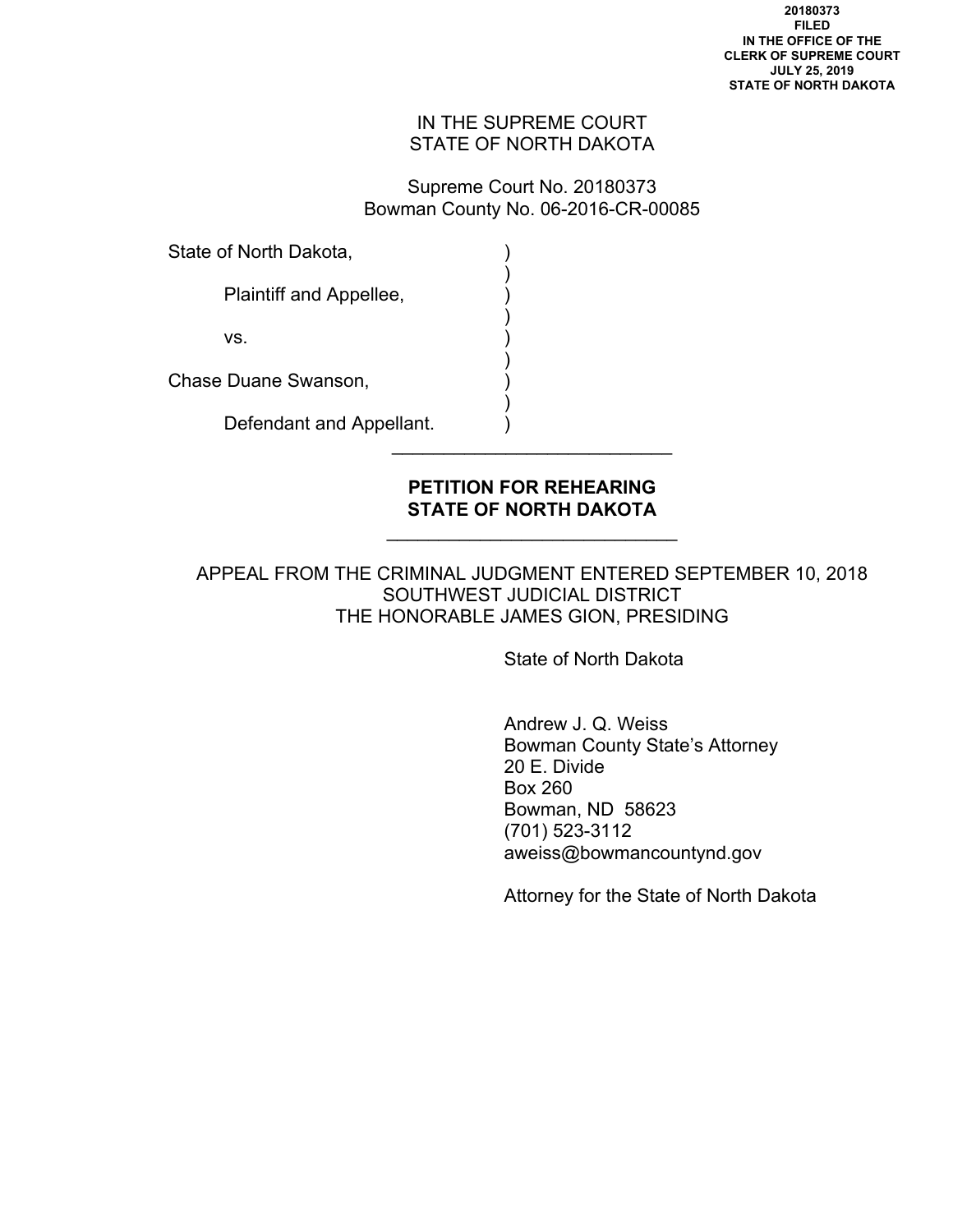## **TABLE OF CONTENTS**

|                 | <b>TABLE OF AUTHORITIES</b>                                                                                                                             | $\P1$ |
|-----------------|---------------------------------------------------------------------------------------------------------------------------------------------------------|-------|
|                 | STATEMENT OF THE ISSUE                                                                                                                                  |       |
|                 | STATEMENT OF THE FACTS                                                                                                                                  |       |
| <b>ARGUMENT</b> |                                                                                                                                                         | $\P6$ |
|                 | THE SUPREME COURT'S OPINION ERRONEOUSLY<br>RELIED UPON BORNER RATHER THAN DOMINGUEZ.                                                                    | ¶7    |
| Ш.              | THE SUPREME COURT'S OPINION CREATES<br>INCONSISTENCY IN PRECEDENT RELATED TO<br>CHARGING A SPECIFIC INTENT CRIME WITH A GENERAL<br><b>INTENT CRIME.</b> | ¶14   |
| CONCLUSION      |                                                                                                                                                         | 18    |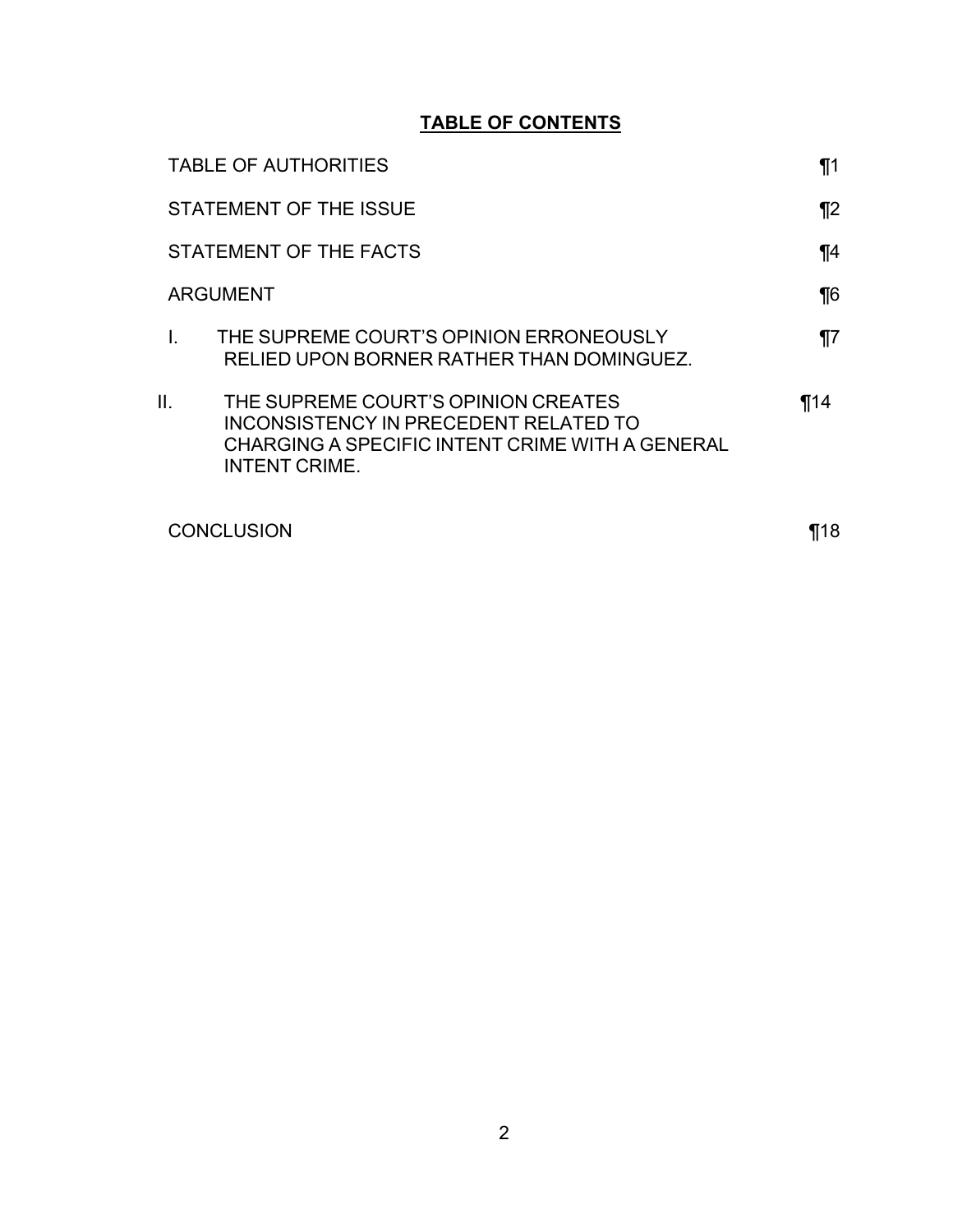# **[¶1] TABLE OF AUTHORITIES**

# **CASES**

| State v. Swanson,<br>2019 ND 18                    | $\P$ $\P$ $3$ , 12, 13, 17                                                             |
|----------------------------------------------------|----------------------------------------------------------------------------------------|
| State v. West,<br>2019 ND 182                      | $\P_3$                                                                                 |
| Dominguez v. State,<br>2013 ND 249, 840 N.W.2d 596 | <b><math>\P</math></b> $\P$ $8$ , $9$ , $10$ , $11$ , $12$ , $13$ , $15$ , $17$ , $18$ |
| State v. Borner,<br>2013 ND 141, 836 N.W.2d 383    | $\P$ 18, 9, 11, 15, 17                                                                 |
| Olson v. State,<br>2019 ND 135, 909 NW 2d 676      | $\P$ 18, 16, 17                                                                        |
| <b>STATUTES AND RULES</b>                          |                                                                                        |
| N.D.C.C. § 12.1-06-04                              | $\P$ 15                                                                                |

| 1115.                          |
|--------------------------------|
| <b>¶</b> [19, 10, 12, 17       |
| <b>TIT</b> $9, 10, 12, 15, 17$ |
| <b>M10, 15, 16</b>             |
| ¶16                            |
|                                |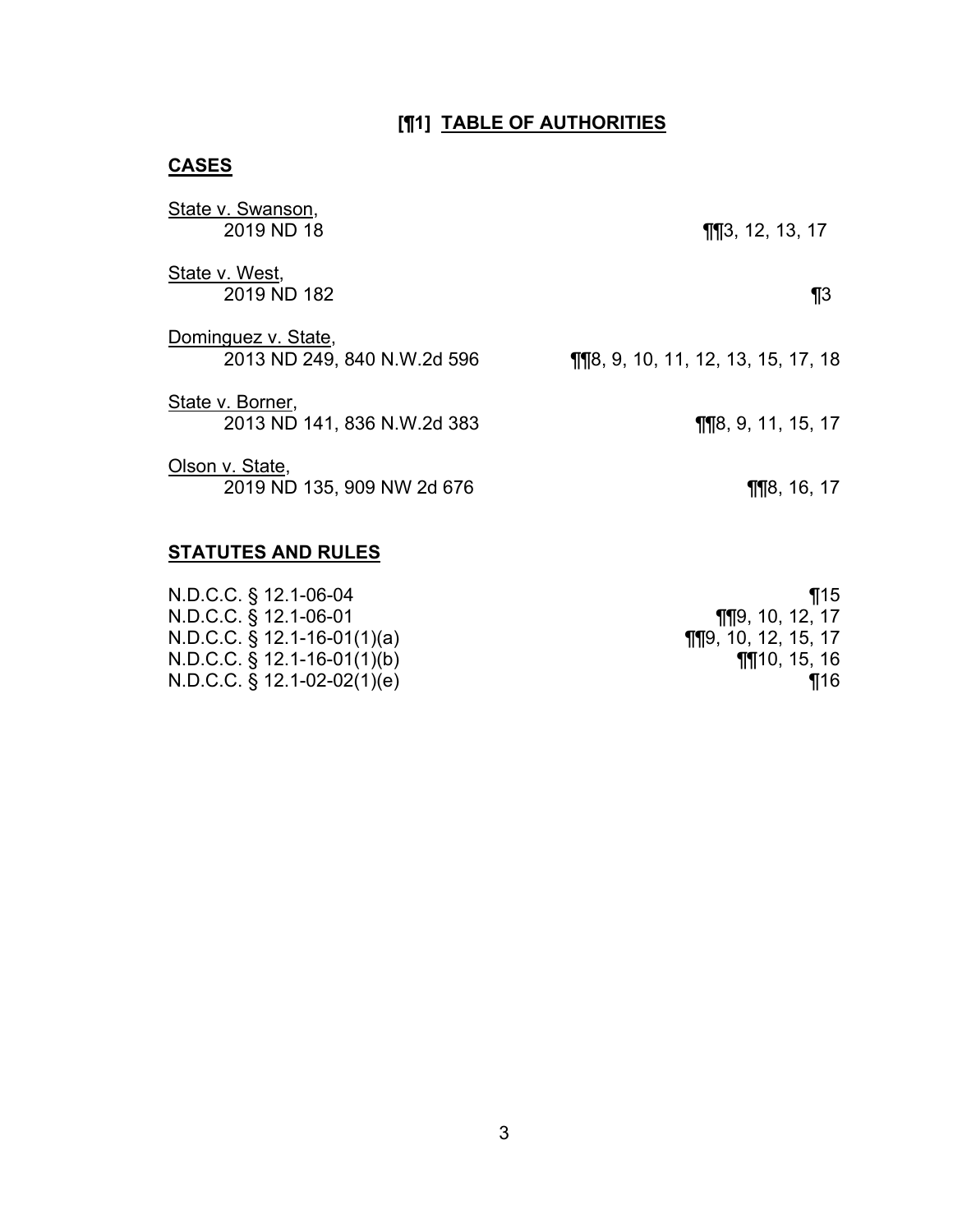# **[¶2] STATEMENT OF THE ISSUE**

[¶3] Whether the North Dakota Supreme Court erred when it reversed and remanded State v. Swanson and State v. West. State v. Swanson, 2019 ND 181; State v. West, 2019 ND 182.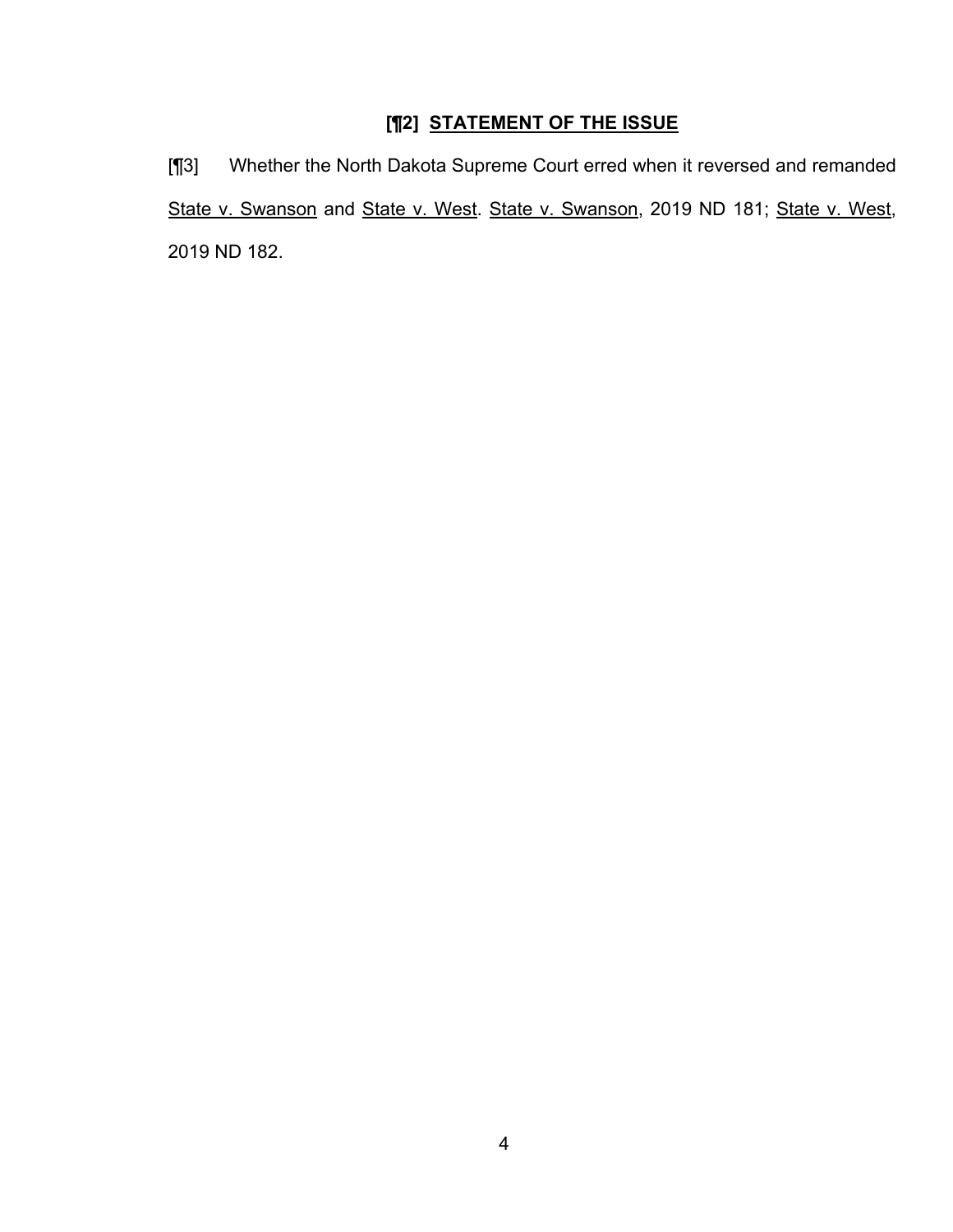### **[¶4] STATEMENT OF THE FACTS**

[¶5] The statement facts from the original appealee brief remains the same.

#### **[¶6] ARGUMENT**

## **[¶7 ] I. THE SUPREME COURT'S OPINION ERRONEOUSLY RELIED UPON BORNER RATHER THAN DOMINGUEZ.**

[¶8] The Appellee submits this Petition for Rehearing because this Court related the present matter to Borner rather than the more closely related Domingeuz and Olson. State v. Borner, 2013 ND 141, 836 N.W.2d 383; Dominguez v. State, 2013 ND 249, 840 N.W.2d 596; Olson v. State, 2019 ND 135, 909 NW 2d 676. The State requests this Court review its decision and cure the inconsistency between Borner, Dominguez, and Olson. Id.

[¶9] Dominguez held that an attempted extreme indifference murder is not cognizable but if evidence of intent to kill, attempted murder under N.D.C.C. 12.1-16-01(1)(a) is cognizable. "When there is evidence of an intent to kill, a person can be convicted of attempted murder under N.D.C.C. §§ 12.1-06-01 and 12.1-16-01(1)(a) for attempting to knowingly or intentionally cause the death of another human being." Id. at ¶ 19. Like Borner, Dominguez is a specific intent crime coupled with a general intent crime. Unlike Borner, the facts in Swanson contain evidence of intent to kill; which makes the jury instructions correct under Dominguez.

[¶10] The defendant in Dominguez was charged with attempted murder under N.D.C.C. §§ 12.1-06-01 and both 12.1-16-01(1)(a) - intentional or knowing murder, and 12.1-16- 01(1)(b) - under circumstances manifesting an extreme indifference to the value of human life. Id. at ¶ 2. The verdict form did not specify which type of attempted murder the jury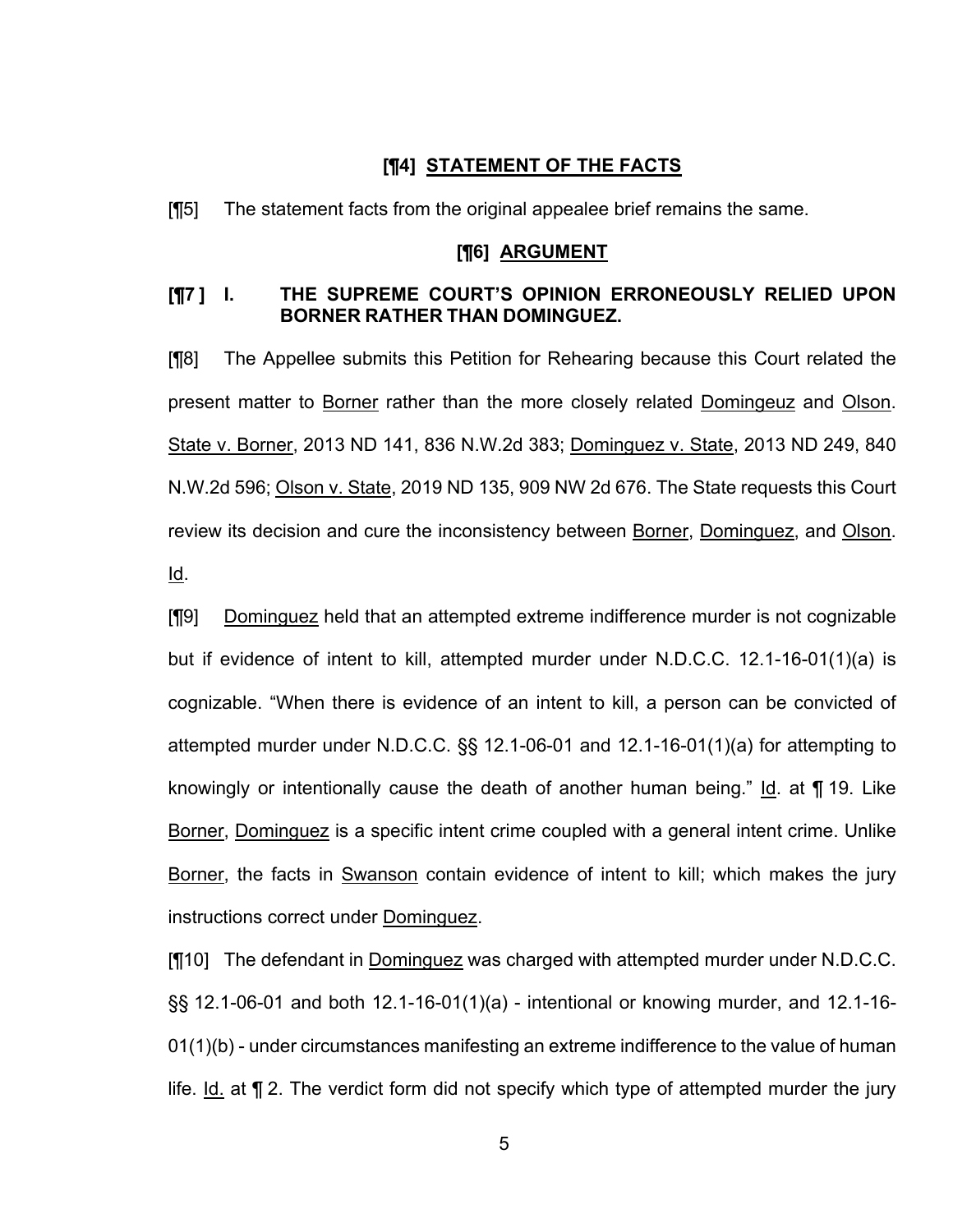found him guilty under. On appeal, Dominguez argued his conviction was illegal and must be vacated because attempted murder under circumstances manifesting an extreme indifference to the value of human life  $(1)(b)$  was not a cognizable crime. Id. at  $\P$  9.

[¶11] Like in Borner, this Court could not reconcile the logical and legal inconsistency in the elements under attempt and extreme indifference murder because criminal attempt requires an intent to complete the commission of the underlying crime and extreme indifference murder results in an unintentional death. Dominguez, at ¶ 13.

[¶12] The key distinction in Dominguez is this Court recognizing "[w]hen there is evidence of an intent to kill, a person can be convicted of attempted murder under N.D.C.C. §§ 12.1-06-01 and 12.1-16-01(1)(a) for attempting to knowingly or intentionally cause the death of another human being."  $Id$  at  $\P$  19. This Court concluded "attempt is a specific intent crime, requiring an intent to commit the underlying offense." Id. at ¶ 22. The rule set forth in Dominguez controls Swanson; as long as there's evidence of intent to kill, the offense in cognizable.

[¶13] Swanson hit Johnson in the head multiple times with his fist, a socket wrench, and a Maglite flashlight – "as hard as I could." Tr. V6, p. 1094, lines 10-11, 13-16; p. 1096, lines 7-11. Johnson sustained head trauma that served as a "lights out" injury. Tr. V3, p. 394, lines 23-25; p. 395, line 1. If a belt had not been involved to asphyxiate Johnson, he would have died from either the head trauma inflicted by Swanson or the abdominal trauma inflicted by West. Certainly, Swanson's actions were intentional, or at the very least, he had a firm belief unaccompanied by substantial doubt that his actions would cause Johnson's death. These facts show intent which places Swanson under the precedent Dominguez, making the jury instructions correct.

6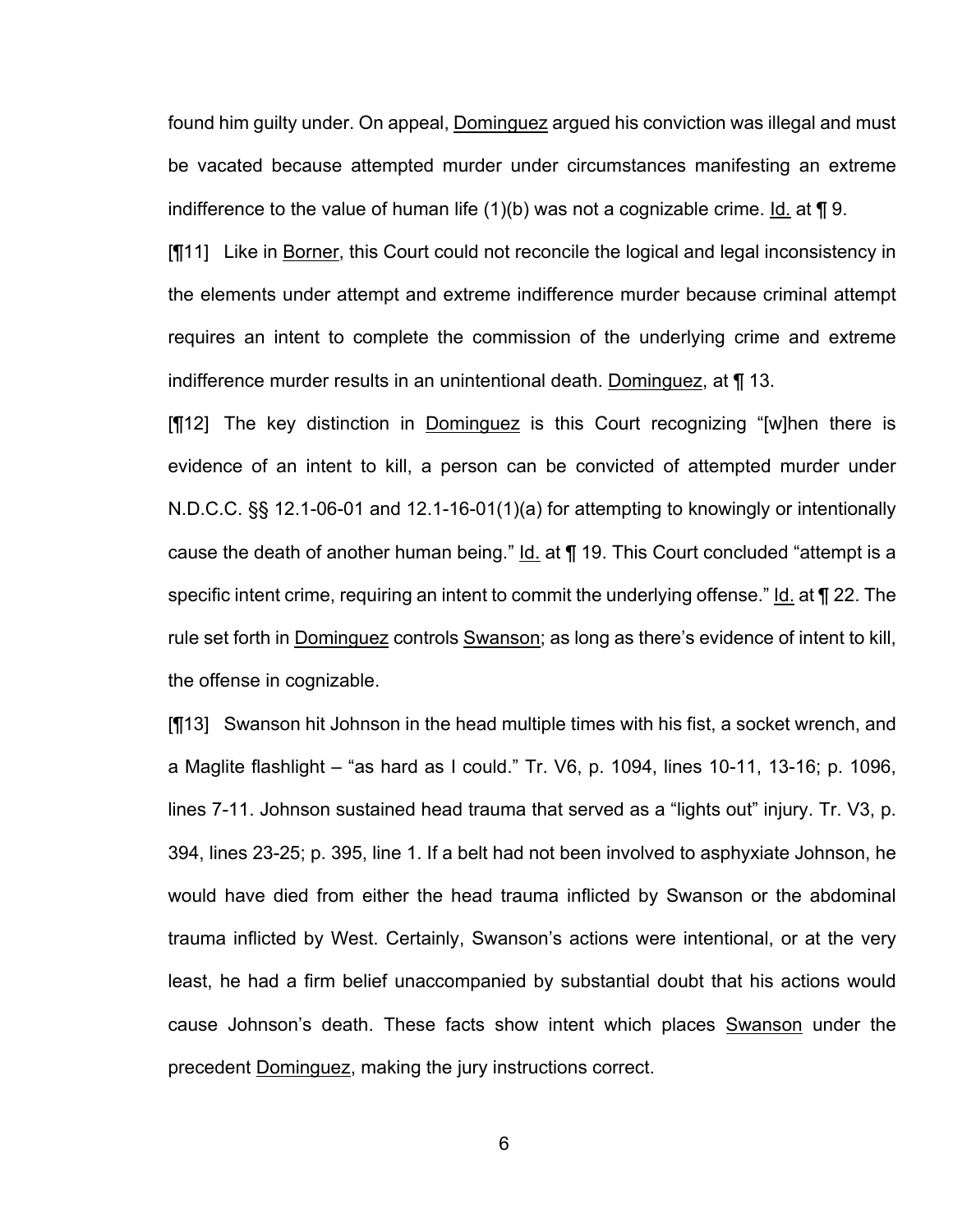## **[¶14 ] II. THE SUPREME COURT'S OPINION CREATES INCONSISTENCY IN PRECEDENT RELATED TO CHARGING A SPECIFIC INTENT CRIME WITH A GENERAL INTENT CRIME.**

[¶15] Borner held that conspiracy to commit extreme indifference murder is not a cognizable offense. Id. at ¶ 20. This Court stated that:

Conspiracy . . . requires the intent to cause a particular result that is criminal. To be guilty of conspiracy to commit murder, an individual must intend to achieve the results – causing the death of another human being. Therefore, charging a defendant with conspiracy to commit unintentional murder creates an inconsistency in the elements of conspiracy and extreme indifference murder that is logically and legally impossible to rectify. An individual cannot intend to achieve a particular offense that by its definition is unintended.

Borner, at ¶ 18.

Conspiracy to commit exterme indifference murder is a specific intent crime with a general intent crime. Id. at  $\P$  20, N.D.C.C.  $\S$ , 12.1-06-04 and 12.1-16-01(1)(b). The difference between Borner and Dominguez is that Dominguez recognizes that where there is evidence of intent, a person can be covicted of attempted murder under 12.1-16-01(1)(a).

Dominguez, at ¶ 19.

[16] Olson held that accomplice to extreme indifference murder is a cognizable offense under North Dakota Law. Olson, at ¶ 18. In making his arguement, Olson asserted that accomplice to murder requires aid with intent that murder be committed. Id. at ¶ 16. This Court found that "[w]ith respect to exterme indifference murder, the language of N.D.C.C. § 12.1-03-01(1)(b) does not require an accomplice intend that murder be committed, only the intent that an offense be committed. Id. at ¶ 17. This Court went on to say that "... Olson could be charged with accomplice to extereme indifference murder by agreeing to willfully aid in the aggravated assault upon Gaarland ..." Id. at ¶ 18. "A person engages in conduct: 'Willfully' if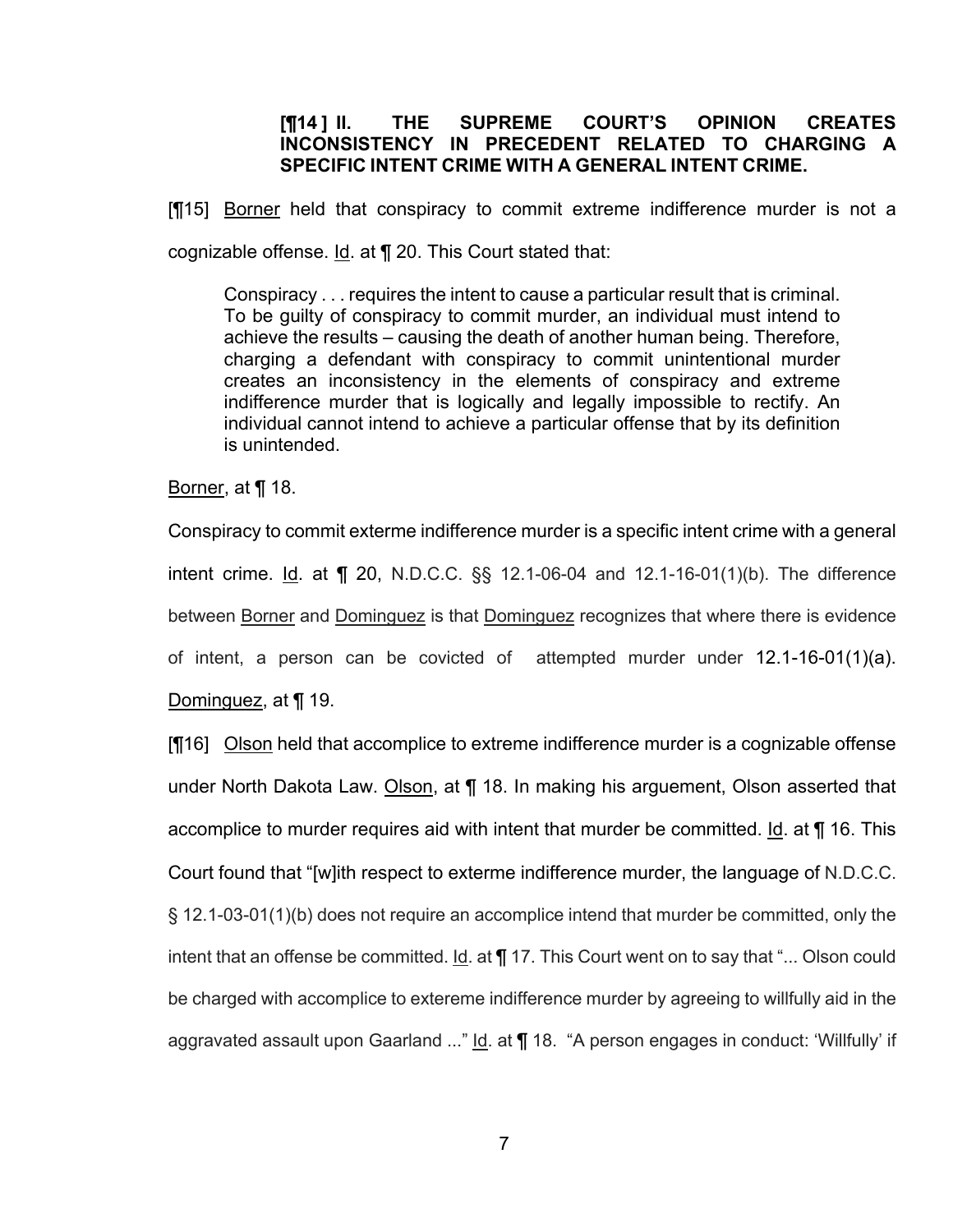he engages in the conduct intentionally, knowingly, or recklessly." Id. citing N.D.C.C. § 12.1-  $02-02(1)(e)$ .

[¶17] In sum, this Court held in Olson that accomplice to extreme indifference murder is cognizable; finding that a specific intent crime coupled with a general intent crime is cognizable. Id. at ¶ 18. In Borner, this Court found the opposite, that a specific intent crime coupled with a general intent crime is not cognizable. Borner, at ¶ 20. In Dominguez, the Court found that a specific intent crime coupled with a general intent crime was not cognizable unless there was evidence of intent to kill, then murder under N.D.C.C. §§ 12.1-06-01 and 12.1-16-01(1)(a) was cognizable. Dominguez, at ¶ 19. Finally, in Swanson, this Court ruled that conspiracy to commit intentional or knowing murder was not cognizable because of Borner. Swanson, at ¶ 14. The inconsistency of precedent leaves prosecutors no clear direction when charging these types of crimes in the future.

### **[¶12] CONCLUSION**

[¶18] The State respectfully requests this Court reverse its opinion to be consistent with Dominguez and affirm the judgment of the lower court.

Dated this 25th day of July, 2019.

RESPECTFULLY SUBMITTED:

State of North Dakota

 By:*./s/ Andrew J. Q. Weiss* Andrew J. Q. Weiss Bowman County State's Attorney 20 E. Divide Box 260 Bowman, ND 58623 (701) 523-3112 aweiss@bowmancountynd.gov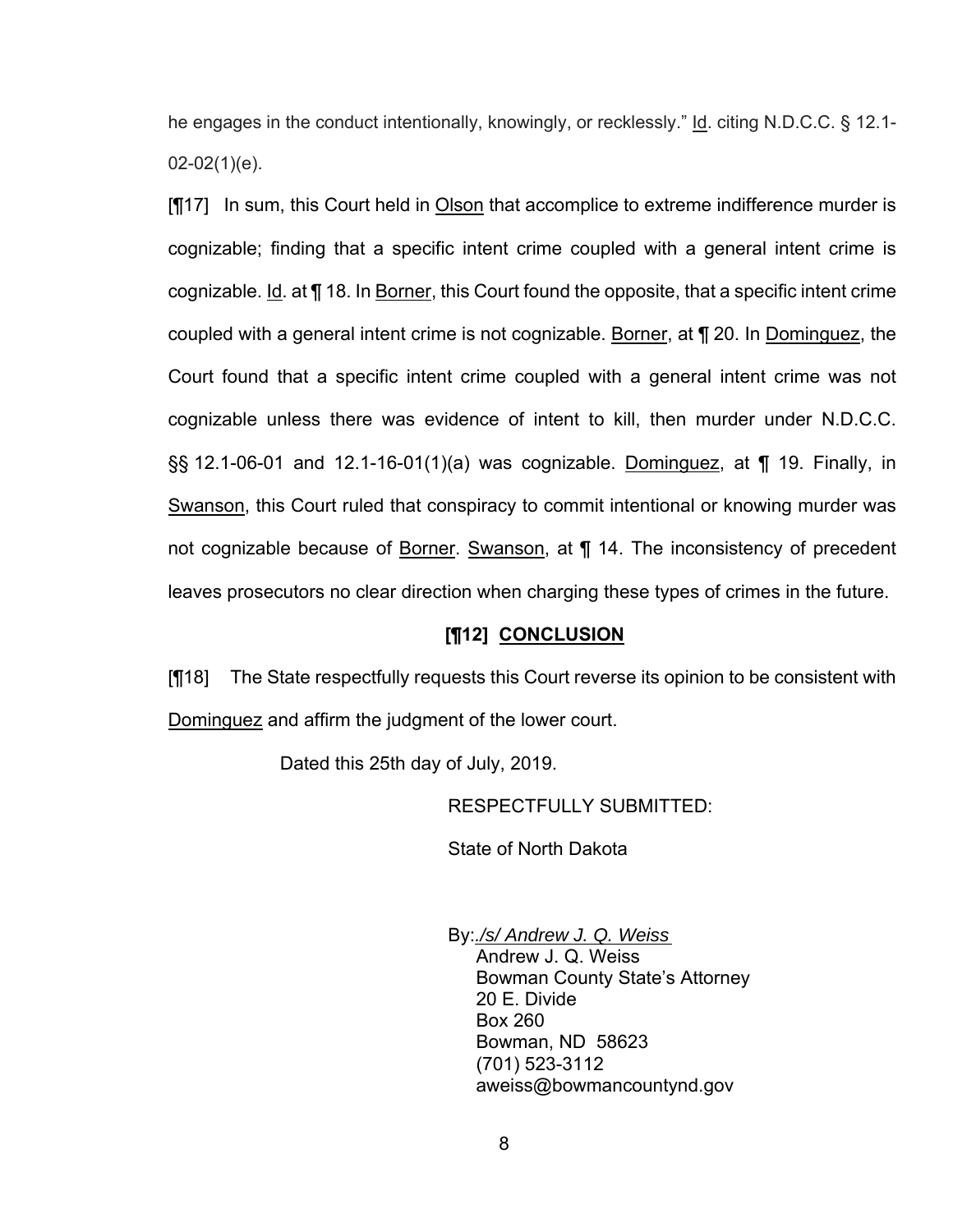Attorney for the State of North Dakota